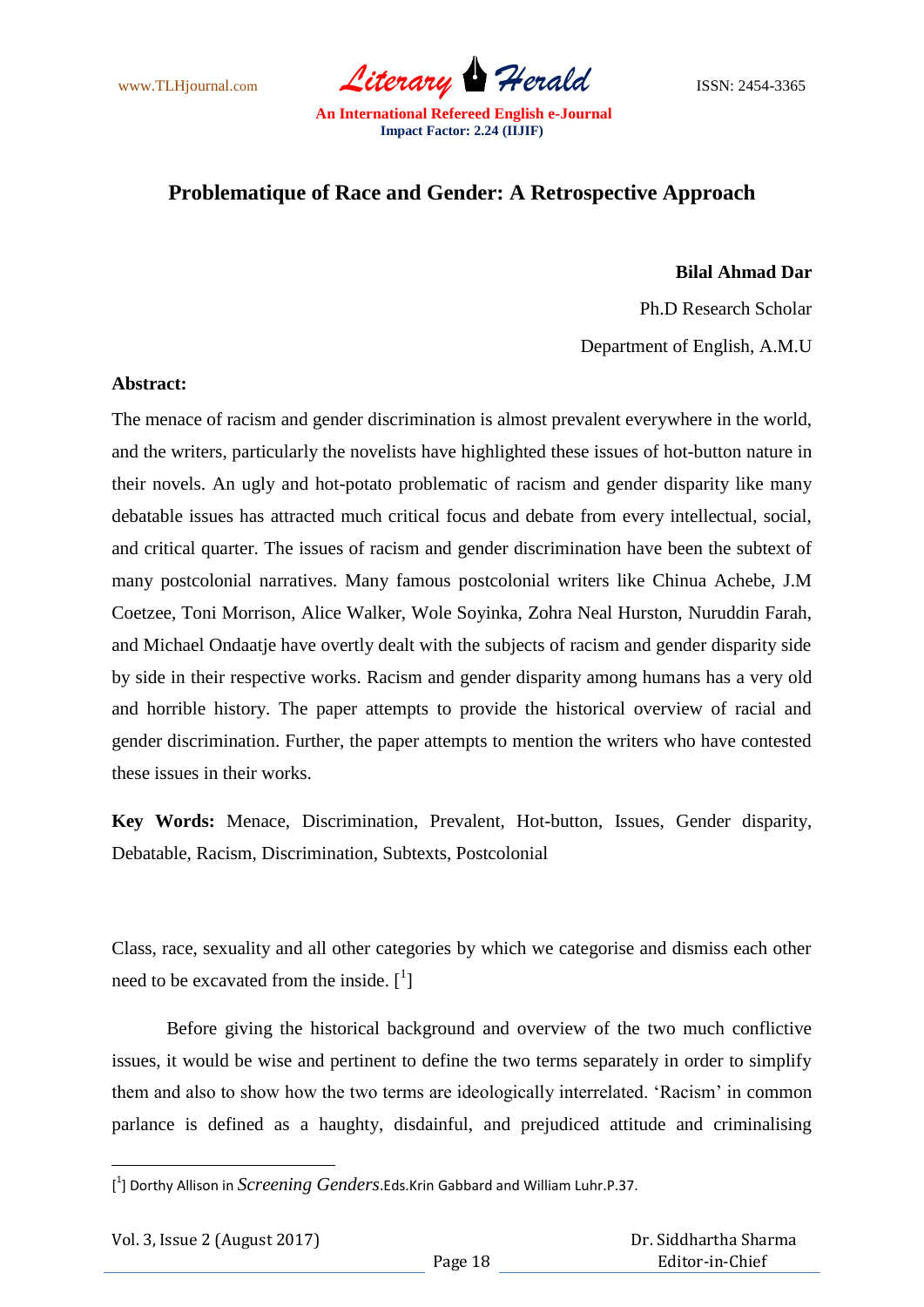www.TLHjournal.com *Literary Herald*ISSN: 2454-3365

ideology on the part of one race, clan or tribe to loathe and revile the other race on the basis of colour etc. Ruth Benedict defines racism as:

> Racism is the dogma that one ethnic group is condemned by nature to congenital inferiority and another group is destined to congenital superiority. It is the dogma that the hope of civilization depends upon eliminating some races and keeping others pure. It is the dogma that one race has carried progress with it throughout human history and can alone ensure future progress. It is a dogma rampant in the world today and which a few years ago were made into a principal basis of German polity. (98)

Racism is an offspring of the tangled interaction in a given society which is racebased and advocates prejudice, stereotyping, and discrimination. The ideology underpinning racist practices often includes the idea that humans can be categorised into distinct groups that are different in their social behaviour and inherent capabilities and that can be ranked as *undermensch* (inferior) or *ubermensch* (superior). Racist ideology can become implicit in many dimensions of social life and can be based on human notions associated with Xenophobia, Otherness, Separatism, hierarchical ordering, Supermacism, and related social processes. Racism therefore consists of ideologies and unjust practices that illegally justify or perpetuate uneven handling or treatment of groups or individuals based on the criteria of perceived racial or ethnic difference. Racism can take the form of social actions, practices like scapegoating, use of racial slurs and racial profiling, beliefs, or political system that consider different races to be ranked as essentially superior or inferior to each other, based on assumed shared inheritable traits, abilities or qualities. It also holds that members of different races should be treated differently. Some variants of racism include a belief in hierarchies of worth arising from biological differences between people. According to Clive Gifford:

> Racism is based on the flawed belief that a person"s character and abilities are determined by the racial group to which they are thought to belong, and that certain racial groups are inferior to others .To determine which racial group a person belongs to, racist people look purely at a person"s physical appearance; not at what kind of personality, interests, or beliefs they have.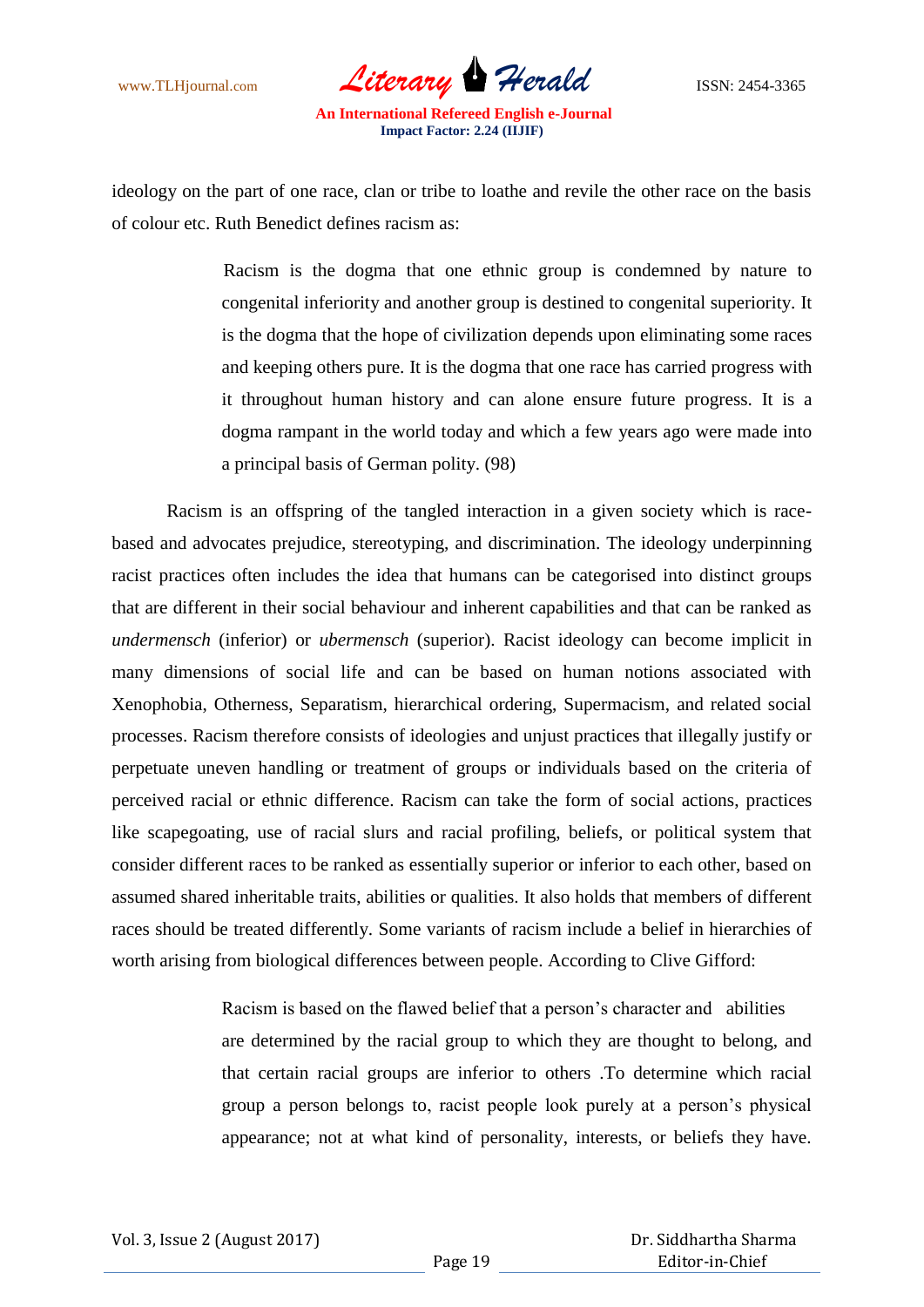www.TLHjournal.com *Literary Herald*ISSN: 2454-3365

Racism doesn"t focus on all aspects of physical appearance but mainly on skin colour and, sometimes, certain facial features. (06)

Racism is a social scourge. It is unjustifiably prevalent everywhere in the world. Clive Gifford in this connection says:

> There are over six billion people living on Earth in more than 200 countries with thousands of different beliefs and elements of culture .Most people celebrate the difference between peoples because they add richness and diversity to life .Some use certain differences to single out groups as inferior and deserving of unfair treatment. Racism is one such way of singling people out. It has caused misery and suffering for millions. (*6)*

Gender inequality or discrimination which like racism is a much contested issue; is in concise terms defined as the inequality, injustice, violence, criminalization, and discrimination based on the consideration of sex. Some feminists like bell hooks  $[^2]$ , call gender discrimination as "Sexism". Gender discrimination or sexism is one of the ugliest and unjust practices through the agency of which women are criminalised. Women are discriminated and marginalised through different agencies. Marxist feminists believe that women are discriminated at present through the capitalistic and private structure of the society in which women labour is largely uncompensated. Women are not only the victims of economic exploitation but are also victims of many practices perpetuated by the maledominated society. The patriarchal structure of society has strangled the creative instincts and emotions of women. The pages of history bear testimony to the fact how from the aeon times the patriarchal society has subjected women to many inhuman rituals and nonsense practices like female circumcision, sexual harassment, rape, bartering, polygamy etc.Women from the Third World countries like Africa and Somalia are more vulnerable to such inhuman rituals than the women of the First World. So many novelists from the Third-World countries like Alice Walker, Toni Morrison, and Nuruddin Farah have divulged these dingy secrets of the Third World patriarchal societies.

**.** 

 $\left[ \begin{smallmatrix} 2 \end{smallmatrix} \right]$  bell hooks is an acclaimed author who prefers her pen-name instead of real one and usually writes it in lower case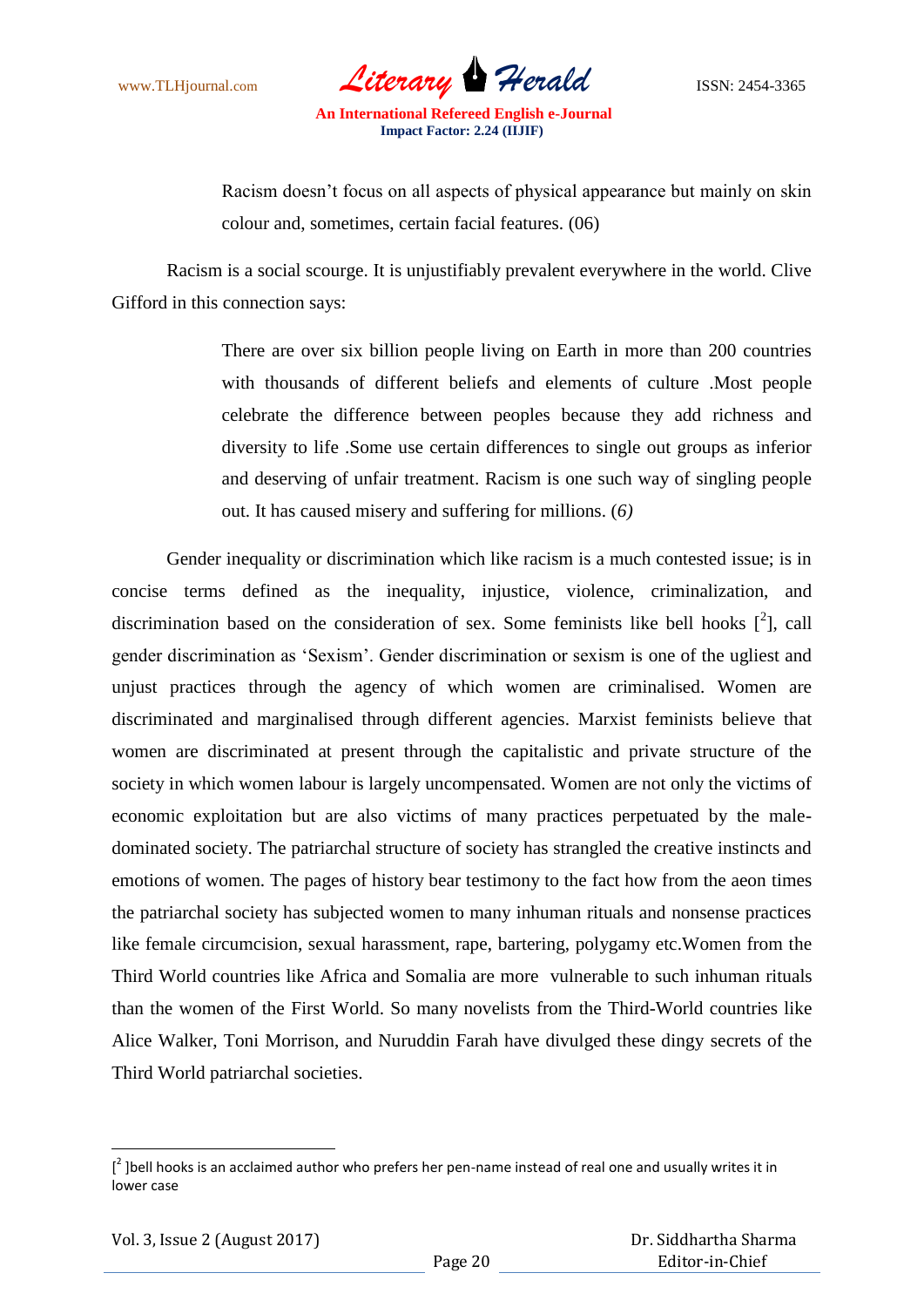www.TLHjournal.com *Literary Herald*ISSN: 2454-3365

Racism and gender disparity (Sexism) are fundamentally related to each other. According to bell hooks, "Racism is fundamentally a feminist issue because it is so interconnected with sexist oppression. In the west, the philosophical foundations of racist and sexist ideology are similar." (*Feminist Theory* 53) The view put forward by bell hooks is squarely fit and relevant because both "Racism" and "Gender inequality" share a common podium in the ideology of negative essentialism and physical violence. Racist attitude and ideology advocates the slogan of hate against other races. Racism moves with the oftenasserted mission of demeaning, denigrating, and annihilating the other races.Similiary, the gender jingoism toes the same track and ideology of negative essentialism and physical sadism. So, it can be said that 'Racism' and 'Gender discrimination' are the two concomitantly lethal ideologies out to accomplish the mission of supremacy and chauvinism. Valerie Russell believes that, "the seeds which spawn the racist mentality also spawn the sexist mentality, though the results differ in both their historical manifestations and degree of oppression" (*Racism and Sexism* 01). Russell shows us the interrelatedness of sexism and racism by defining the two terms separately. Russell states that:

> What is Racism? Any attitude, action or institutional structure which systematically subordinates a person or group because of their colour.

> What is Sexism? Any attitude, action or institutional structure which systematically subordinates a person or group because of their sex. (*Racism and Sexism* 01)

This racism and the disparity based on sex have come a long way. These are not the recent and nascent ideological creations and social constructions. These are as old as the creation itself, from the mind of which these have spawned. Racism and gender discrimination have from the times immemorial looted humanity of peace and prosperity. Oscar Peterson, a black jazz pianist opines that, "Racism has been to human relationships what cancer has been to human existence. It is a disease that eats away at the very fabric of humanity itself" (qtd.in. Gifford, *Racism, 6.*). Racism and gender related issues have attracted the attention of every discipline since the very inception. On turning the unfortunate and cunning pages of history, one comes to know that the scourge of racism and gender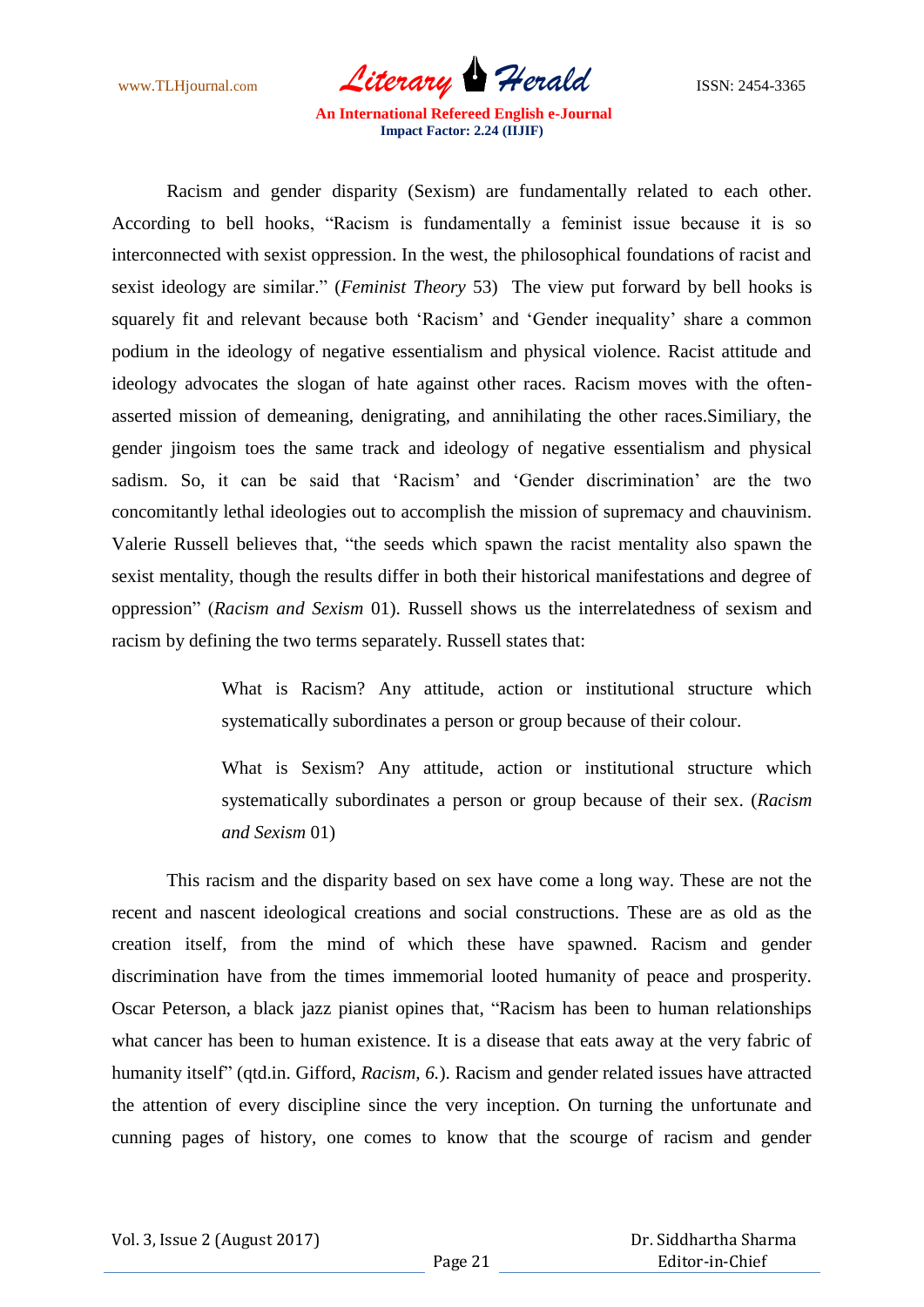

discrimination has always been there. The history of racism goes back to colonialism. According to Clive Gifford:

> Racism has its roots in the age of European Colonialism, which began over 400 years ago. As Europeans discovered and claimed overseas lands as colonies, the belief grew that European Civilization was the greatest the world had ever known .Europeans thus felt justified in treating other peoples as inferior. From the 1500s and on, many European countries like France, Portugal, Spain, Holland, and Great Britain explored and claimed lands in Africa, Asia, the Americas, and the Pacific as their own. Little attempt was made by the arriving colonists to understand the civilization, culture, and beliefs of the native peoples. Instead they were often thought of as savages, primitives, and, in some cases, no better than animals. As a result, the colonists assumed the right to take their lands, ruling them without agreement, and killing, mistreating, and enslaving millions of people. (*Racism*12)

No doubt, racism historically is linked with the European Colonialism, but racism proper, as an ideology of hate and sadism begins with the treatment of the Jews in Germany by the hands of the fascist autocrat Adolf Hitler. Adolf Hitler is known as one of the first racists who hated the Jewish race to the guts. He was so race conscious that he literally beheaded the Jews. He started the racial profiling of the Jews and made a racial cleansing. Adolf Hitler advocated the policy of anti-Semitism and *Judenhass* (Jew hatred). He was much hateful and unjust towards the Jewish race. His hatred and ill-treatment towards the Jews is trapped in the cunning and cruel pages of history by the name of the holocaust or Jewish pogrom in which he almost liquidated half of the Jewish race. This theme of *Judenhass* has been the subtext of many novels but, it has been more aptly and audaciously manipulated by the Canadian cartoonist and writer, Dave Sim in his eponymous novel *Judenhass (2008*). Adolf Hitler considered his own Aryan race as pure and superior and wanted to keep it undefiled from the contamination of other *undermensch* races like Jews and Roma that were in his account and estimation very inferior races fit only for scapegoating and slavery. The victims of racism along with the Jews are Negroes (black skinned people) who have been perpetually marginalised by the whites on the basis of their skin colour. The black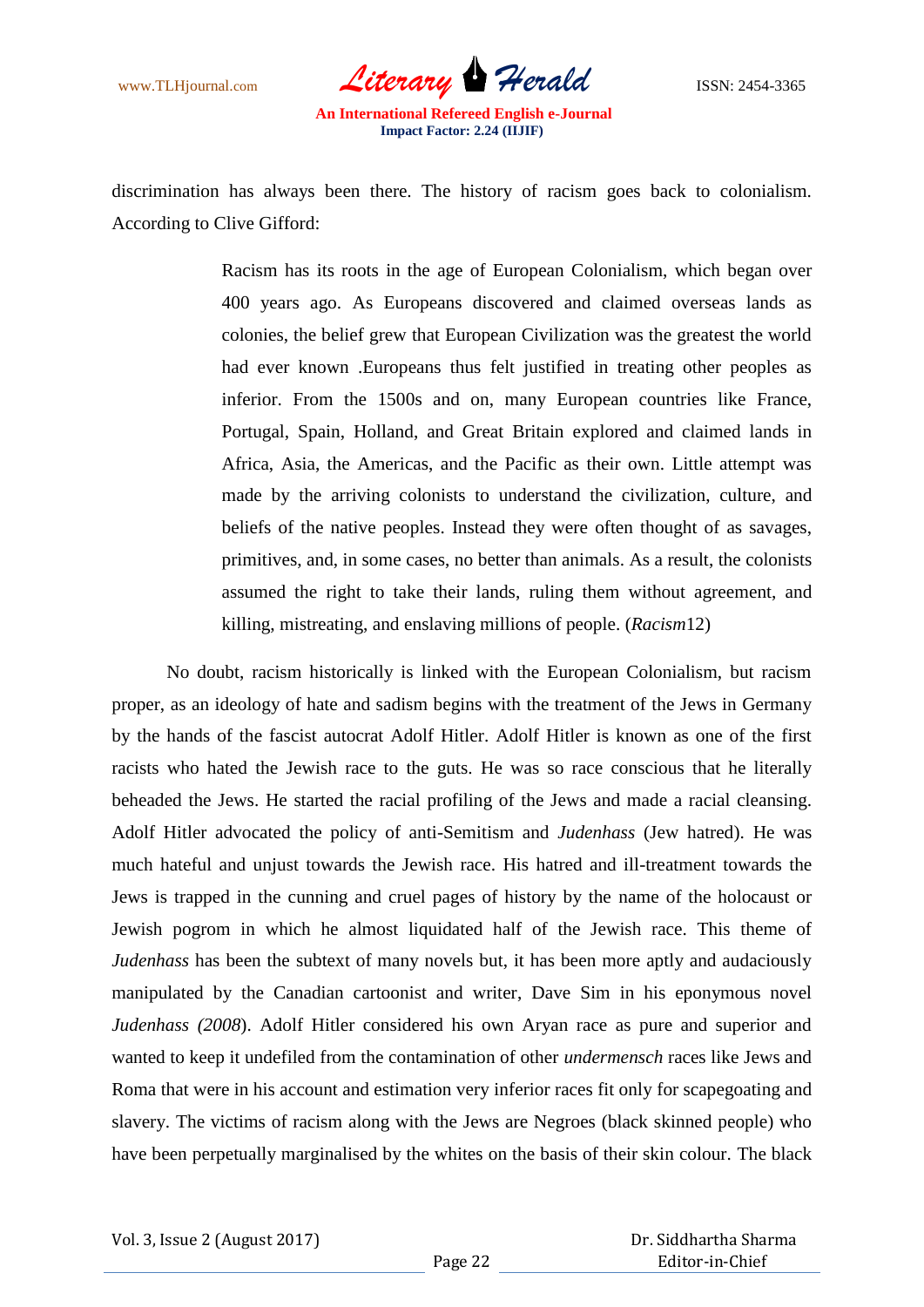www.TLHjournal.com *Literary Herald*ISSN: 2454-3365

complexioned people have always been stereotyped as evil and villainous in nature. We have lot of narratives like Toni Morrison"s *The Bluest Eye* (1970*)*, *Tar Baby* (1981), and *Adventures of Huckleberry Finn (*1884) by Mark Twain, *To Kill a Mocking Bird (1962)* by Harper Lee, and *Imitation of Life* (1933) by Fannie Hurst in which the novelists have overtly shown to the readers how the black *–*skinned people are estimated and counted by the fair – skinned races. Jim Crow laws in Southern United States were one of the heinous racial laws buttressed by State through which racial segregation of blacks was enforced. Jim Crow Laws were established after the Reconstruction period. These Jim Crow Laws commissioned de jure racial segregation everywhere. This collection of laws institutionalized many economic, educational, and social disadvantages for blacks. *De jure* segregation or the segregation by law applied mainly to the Southern states while Northern segregation was mainly de facto. These laws mandated the segregation of public schools, and public transportation, and the segregation of restrooms, restaurants etc.The laws followed the 1800-1866 Black Codes, which had previously restricted the civil rights and civil liberties of African Americans .The worst and cruellest kind of racism was apartheid in the South Africa in which black people and the people from other racial groups were exploited from every angle and were coerced to live separately by the whites. This apartheid was a strategic and systemic agency of racial segregation and separateness. The Blacks in this system were othered and highly exploited. Under this, the rights and associations of blacks and other weak ethnic groups were curtailed and throttled. In reaction to this movement of apartheid, came Niagara Movement which was founded by social and political thinkers like W.E.B .Du Bois, Ida B.Wells, Paul Robeson Malcolm X, and Martin Luther King and William Monroe Trotter jointly. The Niagara Movement was a movement and call for the opposition of racial segregation and disenfranchisement, and it was opposed to the policies of accommodation and conciliation promoted by African-American leaders like Booker T.Washington. According to Zillah Eisenstein:

> The voices of W.E.B.Du Bois,Ida B.Wells,Paul Robeson ,Malcolm X,and Martin Luther King put the painful life of racialized colour in view so that a more inclusive picture of humanity can be envisioned .They identify their own problematized colour and look "elsewhere" to see people like themselves in Asia and Africa .They look at the slave trade to see the connections between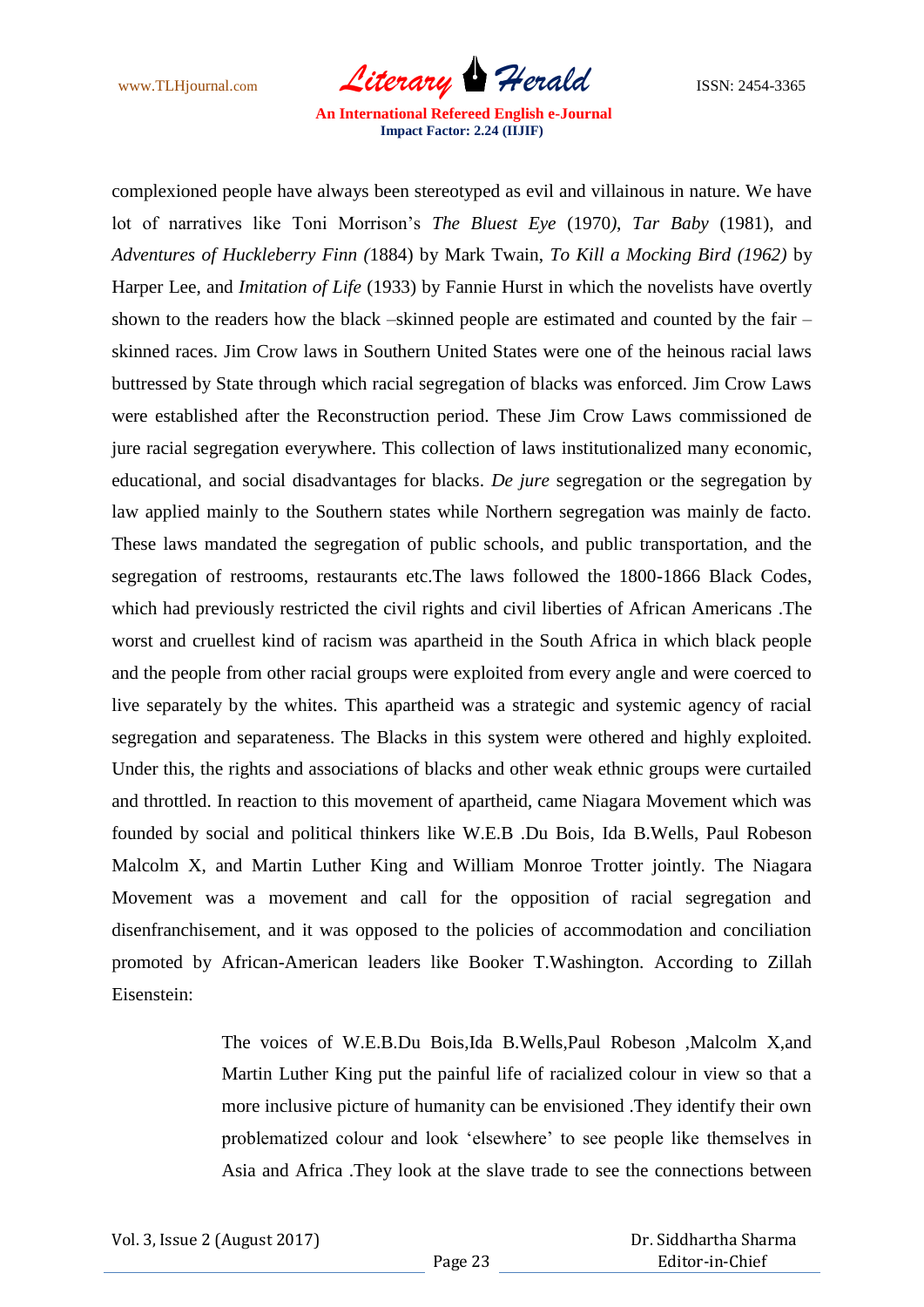www.TLHjournal.com *Literary Herald*ISSN: 2454-3365

Black and Brown people in the US and Ghana ,Nigeria ,Sudan ,and so on. Their site of racialized bodies spans the globe. (*Against Empire*114)

Apart from W.E.B.Du. Boise, William Trotter et.al, this case and issue of apartheid or racial segregation has also been raised by many novelists like Andre Brink in his famous novel*, An Act of Terror* (1991), J.M.Coetzee in his novel *Life &Times of Michael K* (1983), but Nadine Gordimer in her novels like *July's People* (1981) and *Burger's Daughter* (1979) proves to be much adroit, vocal and audacious in castigating and debunking this practice of othering and exploitation than the other novelists. Gordimer in these two novels so overtly divulged and debunked this inhuman and unjust practice of apartheid by the whites that both the novels were banned in South Africa, though the *Burger's Daughter (*1979) was later on unbanned.

 As it has already been pointed out that Sexism or gender disparity like racism has always been present everywhere in the world, so it has like racism considered and stereotyped women as other and subordinate, and under this pretext oppressed and exploited them at every point. There has always been a kind of chauvinistic bias and inimical attitude against women on the part of men. Women have always been subjected to many cruel slaps by men everywhere in the world. Physical oppression like beating and sexual harassment etc has always been the lot of women bestowed to them by patriarchy. Patriarchy has always hegemonised women in order to satiate itself. Although every woman is vulnerable to the patriarchal imperia, but, as has already been said that the lives of the women, living in the Third World countries like Africa, Nigeria, and Somalia are much precarious and exposed to the sexist oppressions like rape, abduction, genital mutilation etc.The lives of the Third World women are really in the state of *Gehenna* (misery). Apart from being the victims of colonialism, they are made scapegoats by their own swinish patriarchal society, so we can say that the third world women are in double-bind. This position of being in double bind is in a phrase used by Kristen Holst Petersen and Anna Rutherford called "double-colonization" According to Kristen Holst Petersen and Anna Rutherford, "Double-colonization refers to the ways in which women have simultaneously experienced the oppression of colonialism and patriarchy." (qtd.in. In. *Beginning Postcolonialism*175*)*.The worst kinds of oppression that are meted out to women in the third world countries, particularly in Africa, Somalia, and the

 Dr. Siddhartha Sharma Editor-in-Chief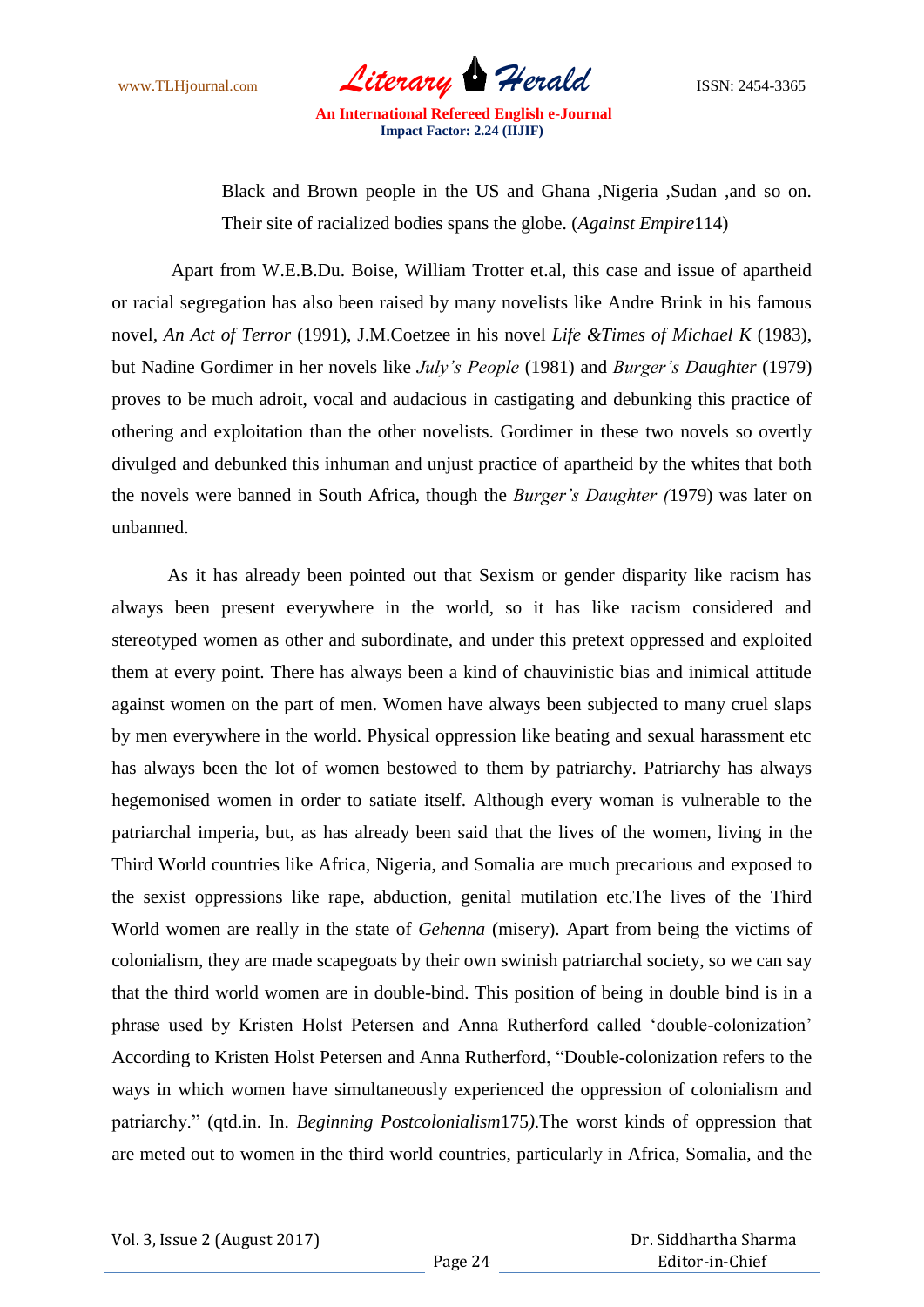www.TLHjournal.com *Literary Herald*ISSN: 2454-3365

Middle East are female genital mutilation (FGM),and the system in which women are bartered in exchange of goods. This inhuman issue of genital mutilation has been raised by many novelists and social activists. Fran P.Hosken, an American writer, feminist, and social activist who is one of the most meticulous observers of the female oppression in the thirdworld countries, bases her whole discussion of female genital mutilation on the proposition: that the goal of this inhuman practice is "to mutilate the sexual pleasure and satisfaction of women" (qtd.in *Third World Women And The Politics Of Feminism*57). Novelists like Alice Walker in her much acclaimed feminist novel, *Possessing the Secret of Joy* (1992), and the Somalian novelist, Nuruddin Farah on whose novels this proposed research is based, in his novels like, *From a Crooked Rib* (1970), and *Sardines* (1981) have emphatically raised this inhuman practice of female genital mutilation in order to internationalise the issue, so that the victims can be exonerated. Thus we can say that the women living in the third-world countries are subjected to the worst and inhuman experiences of life. These experiences and slaps have oppressed them to the greatest possible degree. Women of colour that is black women or the women of the third-world countries have always been susceptible to the sexist oppression and they have always been relegated to the position of subordination and servitude both by internal patriarchal system and the white sexist and racist supremacy. bell hooks who is one of the most ardent and audacious black feminists chronicles the position of black women as under:

> As a group, black women are in an unusual position in this society, for not only are we collectively at the bottom of the occupational ladder, but our overall social status is lower than that of any other group. Occupying such a position, we bear the brunt of sexist, racist, and classist oppression. At the same time, we are the group that has not been socialized to assume the role of exploiter/oppressor in that we are allowed no institutionalized "other" that we can exploit or oppress. (16)

Every kind of oppression, as we know is always resisted and questioned, so was the oppression of the Third –World women. The resistance against the oppression of the Third – World women started in 1970 with the formation of the "Third World Women's Alliance" (TWWA).It was a radical organisation of the women of colour to end sexism, racism, and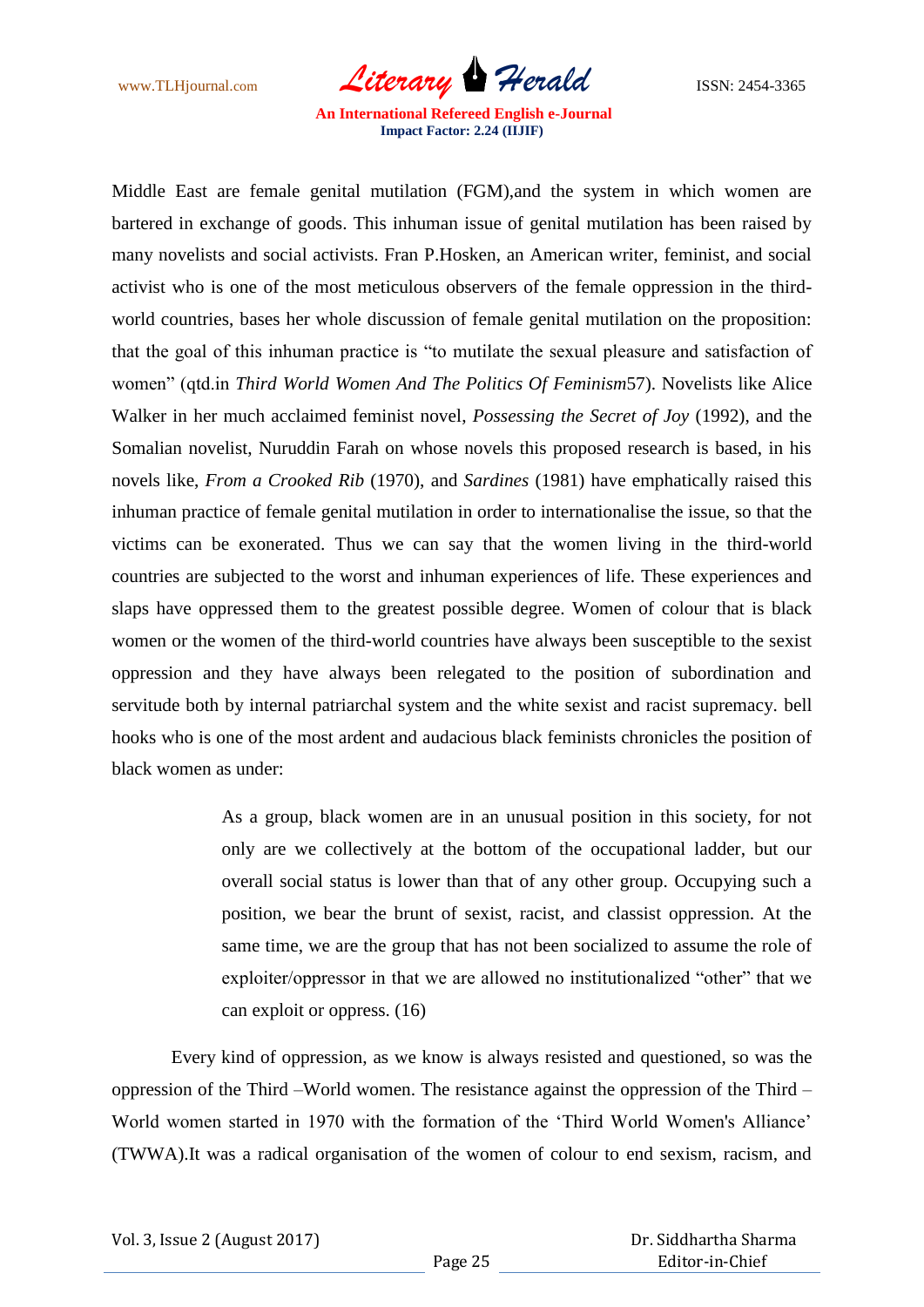www.TLHjournal.com *Literary Herald*ISSN: 2454-3365

imperialism. This alliance was founded in New York .It was one of the first groups that advocated intersectional approach to the oppression of women in 1970. The origin of this alliance lies in women's activism in Student Nonviolent Coordinating Committee that was founded by a social activist Ella Baker at Shaw University. This committee was given further flip and support by a strong revolutionary and anti-racist Stokely Carmichael. In December 1968, Black women in SNCC (Student Nonviolent Coordinating Committee) formed a Black women's liberation committee, but in 1970, the women decided to stretch their membership beyond SNCC and renamed their group the Black Women"s Alliance. In the summer of 1970, the Black Women's Alliance joined with revolutionary Puerto Rican women activists to create the Third World Women"s Alliance. The main focus of the Third World Women's Alliance was to unite women of colour in struggle against the triple demon of racism, imperialism, and sexism. The members of this alliance emphasised the ideological connections between capitalist exploitation, global imperialism, and oppression of the women of colour. They found a newspaper titled "Triple Jeopardy" through which they advocated their main aims and voiced the different kinds of crimes to which the women of colour were consigned. This "Third World Women"s Alliance" was the direct offshoot of what is called as "Black Feminism", the proponents of which were Alice Walker, belle hooks, Angela Davis, Kimberle Crenshaw, Mary Ann Weathers ,and Patricia Hill Collins. They addressed the issues of Black Women that were ignored by the European or Western feminism. Black feminism as a political and social tendency came into existence out of the black women"s feelings of disillusionment with the civil rights and the feminist movements of the 1960s and 1970s.The foundational texts that chronicle the oppression of the black women and advocate the black feminist manifesto to resist this oppression are: *Ain't I a woman? Black Women* and *Feminism (1981), Feminist Theory: From Margin to Center (1984)* written by belle hooks, *Black Feminist Thought: Knowledge, Consciousness and the Politics of Empowerment* (1990) authored by one of the eminent feminists and social activists Patricia Hill Collins. Mary Ann Weathers who is considered as one of the most forceful and ardent advocates of black feminism wrote the famous text on black feminism titled *An Argument for Black Women's Liberation as a Revolutionary Force* (1969).These feminists through their active participation in the struggle to end sexism or gender discrimination have succeeded to the larger extent. They are constantly and firmly fighting for the equal rights of every woman in general and

 Dr. Siddhartha Sharma Editor-in-Chief